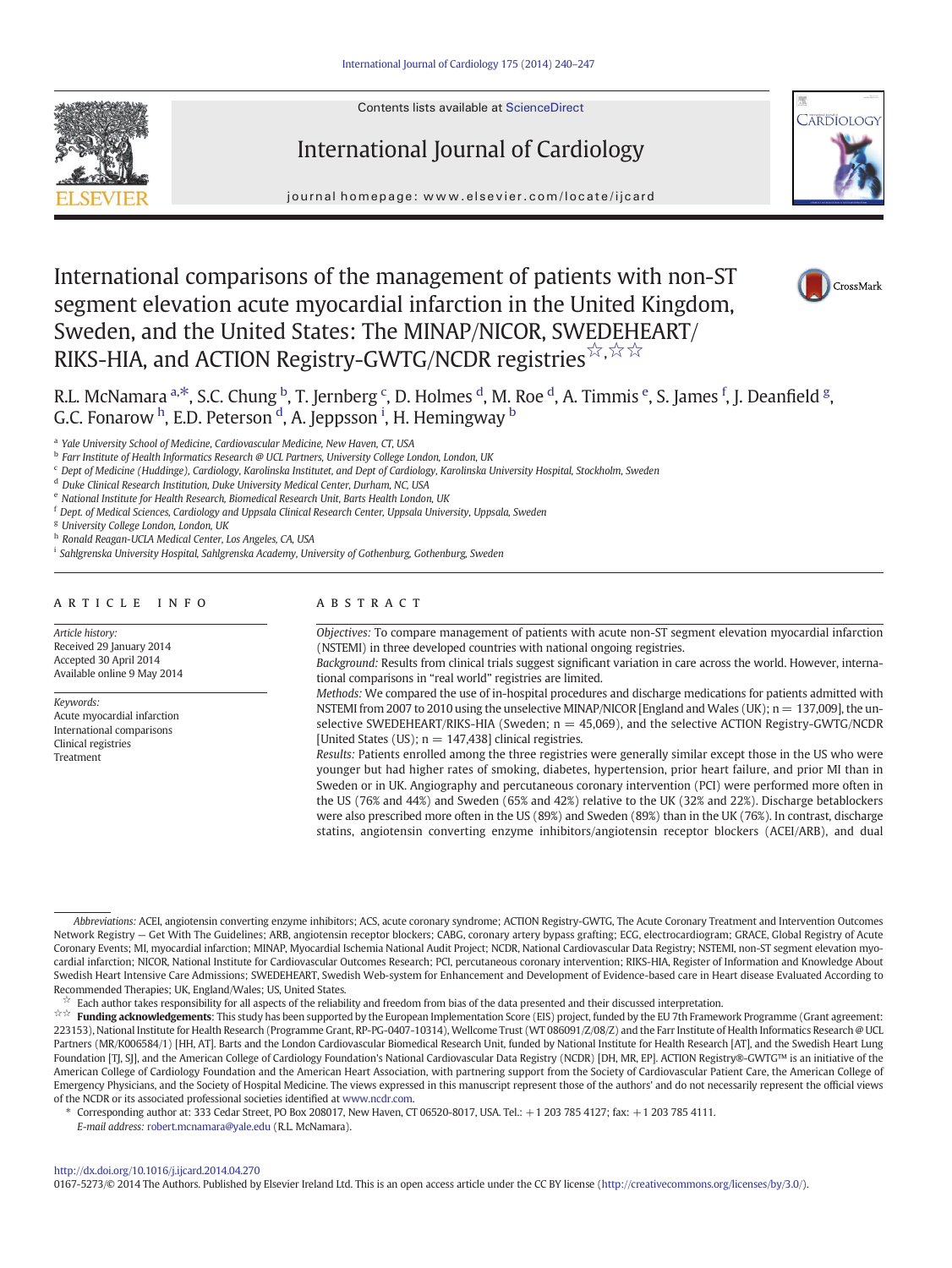antiplatelet agents (among those not receiving PCI) were higher in the UK (92%, 79%, and 71%) than in the US (85%, 65%, 41%) and Sweden (81%, 69%, and 49%).

Conclusions: The care for patients with NSTEMI differed substantially among the three countries. These differences in care among countries provide an opportunity for future comparative effectiveness research as well as identify opportunities for global quality improvement.

<span id="page-1-0"></span>© 2014 The Authors. Published by Elsevier Ireland Ltd. This is an open access article under the CC BY license [\(http://creativecommons.org/licenses/by/3.0/\)](http://creativecommons.org/licenses/by/3.0/).

#### 1. Introduction

International comparisons of care of community-based populations provide valuable opportunities for identifying areas for improvement in patient care. Many aspects of the management of non-ST segment elevation myocardial infarction (NSTEMI) have a strong evidence base. Clinical trials have shown improved outcomes for an early invasive approach [1–[3\];](#page-6-0) and antiplatelet therapy, betablockers, statins, and angiotensin converting enzyme inhibitors (ACEI) or angiotensin receptor blockers (ARB) upon discharge are guideline recommendations [\[4](#page-6-0)–6] and evaluated by performance measures [\[7\]](#page-6-0). Prior studies have demonstrated that the use of these therapies in routine clinical practice in the United States (US) is suboptimal [\[8,9\]](#page-6-0), especially in some subgroups [10–[12\],](#page-6-0) and with high variability among hospitals [\[13,14\].](#page-6-0)

Yet, there have been few international comparisons of care for patients with NSTEMI. While populations from select sites within clinical trials [15–[17\]](#page-6-0) or the Global Registry of Acute Coronary Events (GRACE) [\[18\]](#page-6-0) have been studied across various countries, these are not representative of patients seen or care received in routine community practice [\[19\].](#page-6-0) Larger registries with more patients per country are needed to make valid comparison among individual countries as well as enable the assessment of trends and detailed subgroup analysis. In addition, more recent data are needed to reflect the rapid change in clinical management of NSTEMI patients.

We sought to compare patterns of in-hospital treatment and use of interventional diagnostic and therapeutic procedures among patients admitted with NSTEMI from 2007 to 2010 across three national clinical registries. The Myocardial Ischemia National Audit Project (MINAP)/National Institute for Cardiovascular Outcomes Research (NICOR) [\[20\]](#page-6-0) and the Swedish Web-system for Enhancement and Development of Evidence-based care in Heart disease Evaluated According to Recommended Therapies (SWEDEHEART)/Register of Information and Knowledge About Swedish Heart Intensive Care Admissions (RIKS-HIA) [\[21\]](#page-6-0) attempt to collect information on all patients with acute coronary syndrome (ACS), including NSTEMI, in all hospitals providing ACS care in England/Wales (UK) and Sweden, respectively. The Acute Coronary Treatment and Intervention Outcomes Network Registry — Get With The Guidelines (ACTION Registry-GWTG)/National Cardiovascular Data Registry (NCDR) includes patients with ACS in a large but self-selected group of hospitals in the US [\[22\]](#page-6-0).

#### 2. Methods

#### 2.1. Study population

The study population was drawn from all hospitals providing acute myocardial infarction (MI) care in England and Wales (236 hospitals, 137,009 patients) and in Sweden (74 hospitals, 45,069 patients) and a voluntary subset of hospitals, most with capability to perform PCI, in the United States (500 hospitals, 147,438 patients). Patients were eligible for our study if they were admitted between 1 January 2007 and 31 December 2010, and aged at least 30 years. For patients identified to have multiple admissions we used the earliest record. NSTEMI diagnosis was based on guidelines from European Society of Cardiology/American College of Cardiology/ American Heart Association. Specifically, elevated troponin levels were required. The study complies with the Declaration of Helsinki and was approved by the MINAP Academic Group, the Steering group of SWEDEHEART, and research and publications committee in ACTION.

#### 2.2. Patient characteristics and hospital treatment

Baseline variables of study interest include: demographic factors (age, gender), risk factors (smoking, history of diabetes and hypertension), previous heart disease (heart failure and MI), and medication and procedure use prior to hospital admission (antiplatelet, betablocker, ACEI/ARB, or statin therapy and PCI, and prior coronary artery bypass grafting (CABG)). Key hospital presentation variables included systolic blood pressure and heart rate on arrival, first hemoglobin and creatinine levels, and troponin levels; hospital procedure variables included angiography and PCI, and discharge medication variables included antiplatelet therapy (aspirin, clopidogrel/prasugrel or both), betablockers, ACEI/ARB, and statins. Regular chart review of randomly selected patients within each hospital in SWEDEHEART/RIKS-HIA demonstrated a 96.1% agreement [\[21\].](#page-6-0) Re-entry of data items of randomly selected patients in each hospital in MINAP/NICOR demonstrated a median agreement of 89.5% [\[20\].](#page-6-0) Audit of records among randomly selected hospitals in ACTION demonstrated an accuracy of 89.7% [\[23\].](#page-7-0)

#### 2.3. Statistical methods

Numerical data are summarized as median and interquartile range (IQR) and categorical data as frequency and percentage. The distribution of case-mix (demographics, past history, and presentation characteristics) and treatment variables was compared in the UK, Sweden and the US. To investigate the secular and age difference in acute management of patients after NSTEMI, the analyses were stratified by admission year and age groups (<60, 60–79,  $\geq$ 80 years old). Recognizing the difference between nationwide and voluntary registries, we conducted a sensitivity analysis, comparing the results of NSTEMI patients attending PCI hospitals only. We defined PCI hospitals as those hospitals that performed a minimum of 24 PCI in the calendar year. Analyses were performed using SAS version 9.0 or 9.2 (SAS Institute, Cary, North Carolina, U.S.A.) and IBM SPSS statistics version 20.0 (IBM, Armonk, New York, U.S.A.).

# Table 1

Baseline characteristics.

|                                                                                                                                                                                                            | Total NSTEMI <sup>*</sup>                         |                                                     |                                                      |  |  |
|------------------------------------------------------------------------------------------------------------------------------------------------------------------------------------------------------------|---------------------------------------------------|-----------------------------------------------------|------------------------------------------------------|--|--|
|                                                                                                                                                                                                            | UK <sup>†</sup>                                   | Sweden                                              | $US^{\ddagger}$                                      |  |  |
| Number of patients<br>Number of participating hospitals                                                                                                                                                    | 137,009<br>236                                    | 45,069<br>74                                        | 147.438<br>500                                       |  |  |
| Demographics<br>Age, years, median (interquartile range)<br>Female sex, %                                                                                                                                  | 73 (62–82)<br>37.5                                | 73 (64–82)<br>37.6                                  | 67 (56-78)<br>38.7                                   |  |  |
| Risk factors<br>Current smoker, %<br>Diabetes, %<br>Hypertension, %                                                                                                                                        | 23<br>21.7<br>53.1                                | 19.6<br>25.0<br>50.6                                | 29.6<br>35.4<br>76.3                                 |  |  |
| History of cardiovascular disease<br>Heart failure, %<br>Myocardial infarction, %                                                                                                                          | 7.0<br>22.8                                       | 11.5<br>27.8                                        | 16.9<br>28.8                                         |  |  |
| Treatment prior to hospital admission<br>Single antiplatelet, %<br>Dual antiplatelet, %<br>Betablocker, %<br>ACEI <sup>§</sup> or ARB <sup> </sup> , %<br>Statin, %<br>$PCI9$ , %<br>$CABG^*, \mathcal{X}$ | 30.4<br>4.3<br>28.8<br>38.3<br>44.8<br>7.5<br>7.2 | 42.2<br>4.4<br>44.4<br>37.3<br>32.3<br>12.3<br>10.4 | 39.4<br>13.4<br>44.2<br>42.5<br>43.5<br>25.0<br>19.0 |  |  |

 $NSTEMI = non-ST$  segment elevation myocardial infarction.

 $UK = United Kingdom$  (England and Wales).

 $US =$  United States.

ACEI = Angiotensin converting enzyme inhibitor.

 $ARB =$  Angiotensin receptor blocker.

 $\P$  PCI = Percutaneous coronary intervention

 $*$  CABG = Coronary artery bypass grafting.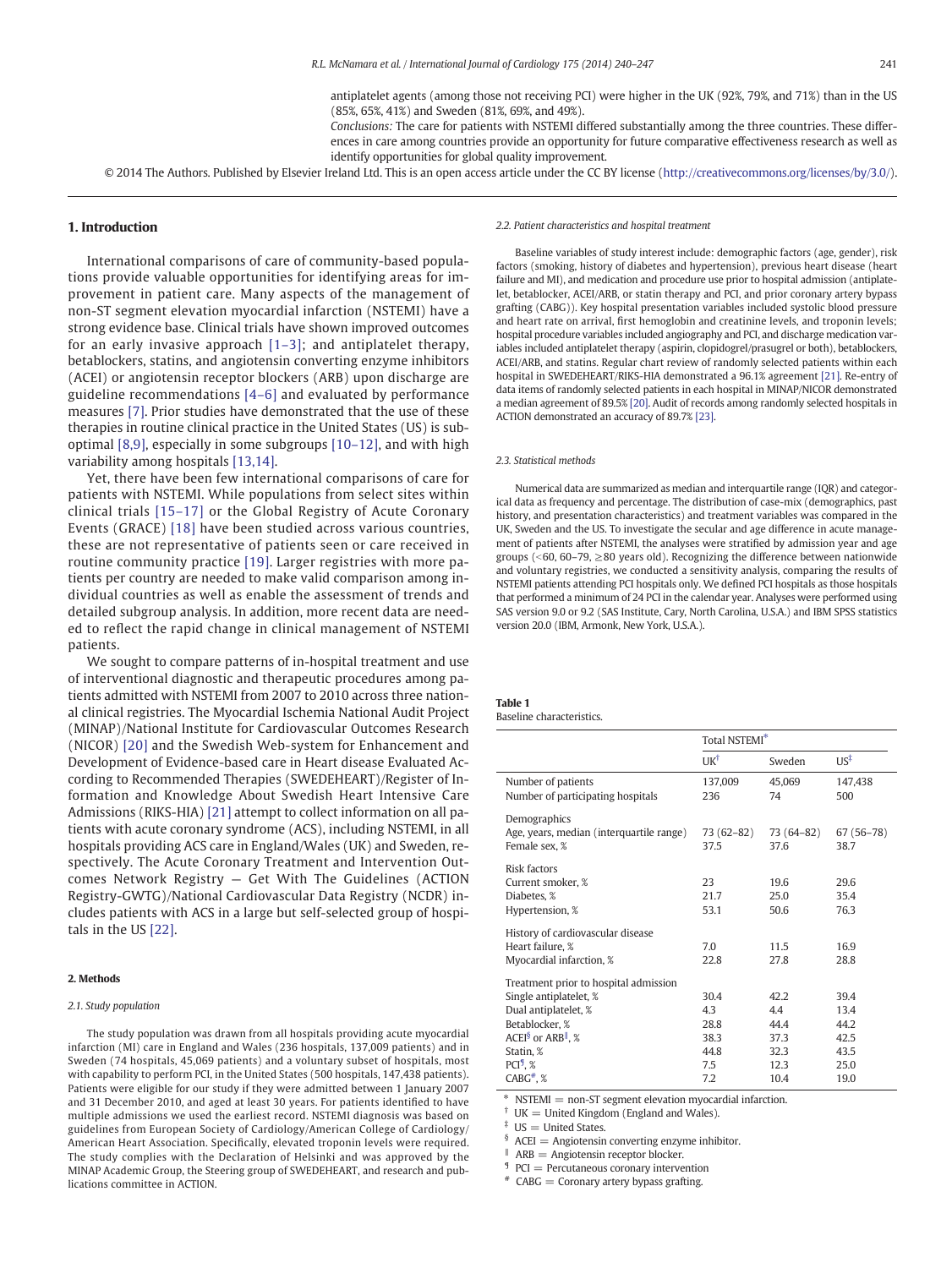# <span id="page-2-0"></span>Table 2

| Presentation characteristics. |  |
|-------------------------------|--|
|                               |  |

|                                               |                                          | <b>Total NSTEMI</b> |                     |                     |  |  |
|-----------------------------------------------|------------------------------------------|---------------------|---------------------|---------------------|--|--|
|                                               |                                          | UK                  | Sweden              | US                  |  |  |
| Number of patients                            |                                          | 137 009             | 45 0 69             | 147438              |  |  |
| Systolic blood pressure, mm Hg <sup>*,T</sup> |                                          | 140 (121-160)       | 149 (130-168)       | 145 (125-166)       |  |  |
| Heart rate, beat per minute*                  |                                          | $80(68-96)$         | 79 (66-94)          | 83 (70-99)          |  |  |
| Hemoglobin, $g/dl^*$ .                        |                                          | $13.5(12.0-14.8)$   | 13.7 (12.5-14.8)    | $13.7(12.2 - 14.9)$ |  |  |
| Creatinine, $mmol/\mathbf{I}^*$               |                                          | 95 (79-119)         | 86 (72-107)         | 97.2 (79.6-123.8)   |  |  |
| Troponin <sup>*,<math>\S</math></sup>         | $T$ , ng/ml $\parallel$                  | $0.33(0.13 - 0.91)$ | $0.39(0.14 - 1.09)$ | $0.1(0.03-0.4)$     |  |  |
|                                               | I, $ng/ml$                               | $1.9(0.39 - 7.59)$  | $2.0(0.48-7.2)$     | $0.4(0.1-1.8)$      |  |  |
| Initial ECG or ECG determining treatment, %   | Transient ST segment elevation           | 2.7                 | 4.0                 | 2.7                 |  |  |
|                                               | ST segment depression                    | 30.3                | 34.3                | 23.8                |  |  |
|                                               | Other T wave abnormalities <sup>9</sup>  | 29.8                | 14.9                | 14.1                |  |  |
|                                               | No ST segment abnormalities <sup>#</sup> | 37.2                | 46.8                | 59.4                |  |  |

Abbreviations same as in [Table 1](#page-1-0) with the following additions:

 $*$  Median (interquartile range) for all continuous variables.

 $mmHg = millimeters of mercury.$ 

 $g/dl =$  grams per deciliter.

§ Troponin values in the UK and Sweden are a mix of initial and peak. Peak troponin values in the US were 0.6 (0.2, 1.7) and 4.7 (1.5, 14.3) for troponin T and I, respectively.

 $\log/ml$  = nanograms per milliliter.

Includes "T wave inversion" in RIKS-HIA and ACTION and "T wave changes only" in MINAP.

# Includes "Normal", "None", and "Other" categories.

# 3. Results

### 3.1. Patient demographic and clinical characteristics

The overall demographic and clinical characteristics for the patients in the three registries showed many similarities, but some notable differences were present [\(Table 1\)](#page-1-0). The patients were youngest in the US yet these individuals had higher rates of smoking, diabetes, hypertension, prior heart failure, and prior MI than those in Sweden or in UK.

Patients in Sweden presented to the hospital with a somewhat higher blood pressure but lower creatinine level (Table 2). In the UK and Sweden, troponin levels, which likely represent a mix of initial and peak levels, were similar. Initial troponin levels were lower in the US than the mix of initial and peak levels in the other two countries, but peak levels were higher. Overall, electrocardiogram (ECG) abnormalities were comparable across the registries; of note, the UK found more patients with T wave abnormalities and the US more patients with non-ST segment abnormalities.

# 3.2. Hospital treatment

Overall, angiography was performed more often in the US (76%) and Sweden (65%) than in the UK (32%) (Table 3). Similarly, PCI was performed more in the US (44%) and Sweden (42%) than in the UK (22%).

Prescription of dual antiplatelet therapy was similar across the countries in patients who received a PCI [\(Table 4](#page-3-0)). However, patients who did not receive a PCI were discharged on dual antiplatelet therapy more often in the UK (71%) than in Sweden (49%) and in the US (41%) [\(Table 4\)](#page-3-0). UK physicians prescribed betablockers at discharge least

#### Table 3

Treatment over time among NSTEMI patients, in all patients, by country, (%).

| Admission year            |      |                    | 2007 | 2008 | 2009 | 2010 | 2007-2010 |
|---------------------------|------|--------------------|------|------|------|------|-----------|
| In-hospital angiography   |      | MINAP (UK)         | 22.9 | 27.9 | 35.5 | 38.8 | 31.8      |
|                           |      | RIKS-HIA (Sweden)  | 60.4 | 62.7 | 66.8 | 69.8 | 64.8      |
|                           |      | <b>ACTION (US)</b> | 72.4 | 75.2 | 76.6 | 78.3 | 76.0      |
| In-hospital PCI           |      | MINAP (UK)         | 16.5 | 20.0 | 23.4 | 26.1 | 21.8      |
|                           |      | RIKS-HIA (Sweden)  | 39.0 | 40.2 | 42.7 | 45.9 | 41.9      |
|                           |      | ACTION (US)        | 41.8 | 43.3 | 44.2 | 45.5 | 43.9      |
| Betablocker at discharge  |      | MINAP (UK)         | 73.1 | 74.9 | 76.5 | 78.7 | 76.0      |
|                           |      | RIKS-HIA (Sweden)  | 88.8 | 88.6 | 88.2 | 89.0 | 88.6      |
|                           |      | <b>ACTION</b> (US) | 90.1 | 89.4 | 89.1 | 89.1 | 89.4      |
| Antiplatelet at discharge | Any  | MINAP (UK)         | 94.2 | 94.0 | 94.7 | 95.4 | 94.6      |
|                           |      | RIKS-HIA (Sweden)  | 93.6 | 94.4 | 95.0 | 94.9 | 94.5      |
|                           |      | ACTION (US)        | 95.0 | 95.1 | 95.6 | 95.7 | 95.4      |
|                           | Dual | MINAP (UK)         | 74.9 | 74.6 | 76.4 | 78.6 | 76.2      |
|                           |      | RIKS-HIA (Sweden)  | 63.2 | 66.9 | 70.6 | 72.4 | 68.1      |
|                           |      | <b>ACTION (US)</b> | 64.7 | 65.1 | 66.9 | 68.0 | 66.4      |
| Statin at discharge       |      | MINAP (UK)         | 91.2 | 91.0 | 91.5 | 92.1 | 91.5      |
|                           |      | RIKS-HIA (Sweden)  | 79.7 | 81.4 | 82.7 | 83.6 | 81.1      |
|                           |      | ACTION (US)        | 82.0 | 83.7 | 85.4 | 85.9 | 84.5      |
| ACEI or ARB at discharge  |      | MINAP (UK)         | 77.1 | 77.5 | 79   | 80.6 | 78.7      |
|                           |      | RIKS-HIA (Sweden)  | 65.5 | 68.3 | 69.9 | 72.1 | 68.8      |
|                           |      | <b>ACTION (US)</b> | 65.9 | 64.5 | 64.3 | 63.9 | 64.5      |

 $N = 137,009$  for MINAP (UK), 45,069 for RIKS-HIA (Sweden), and 147,438 for ACTION (US). Abbreviations same as in [Tables 1 and 2.](#page-1-0)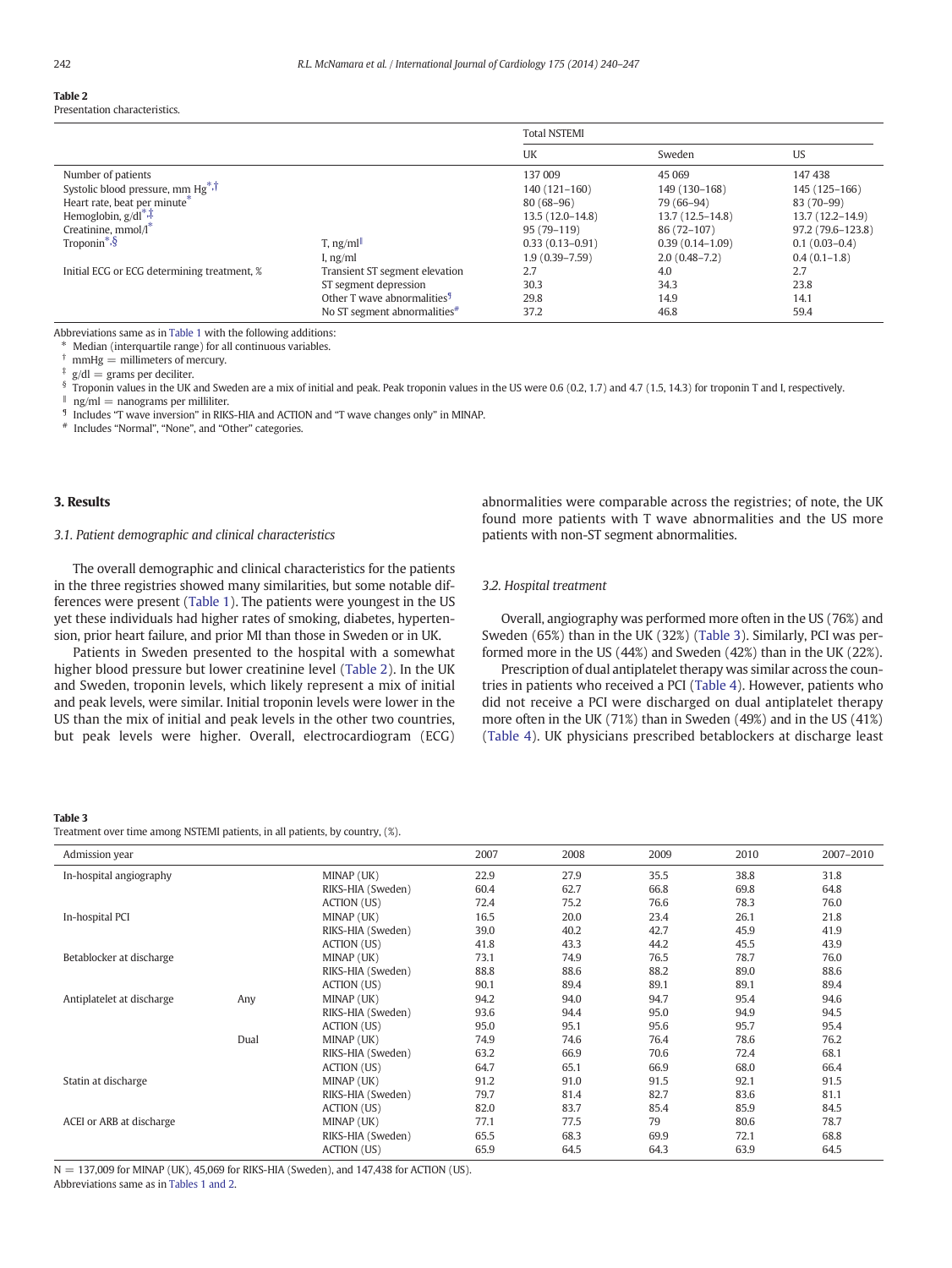<span id="page-3-0"></span>Treatment of NSTEMI patients, stratified by whether they received an in-hospital PCI, by country, (%).

| Admission year            |      |                    | Total | PCI performed | No PCI performed |
|---------------------------|------|--------------------|-------|---------------|------------------|
| Betablocker at discharge  |      | MINAP (UK)         | 76.0  | 85.7          | 72.8             |
|                           |      | RIKS-HIA (Sweden)  | 88.6  | 91.6          | 86.4             |
|                           |      | ACTION (US)        | 89.4  | 92.0          | 86.9             |
| Antiplatelet at discharge | Any  | MINAP (UK)         | 94.6  | 99.2          | 93.1             |
|                           |      | RIKS-HIA (Sweden)  | 94.5  | 99.5          | 90.7             |
|                           |      | <b>ACTION</b> (US) | 95.4  | 99.5          | 91.7             |
|                           | Dual | MINAP (UK)         | 76.2  | 93.2          | 70.6             |
|                           |      | RIKS-HIA (Sweden)  | 68.1  | 93.7          | 48.8             |
|                           |      | ACTION (US)        | 66.4  | 94.4          | 40.7             |
| Statin at discharge       |      | MINAP (UK)         | 91.5  | 97.2          | 89.5             |
|                           |      | RIKS-HIA (Sweden)  | 81.1  | 94.9          | 71.9             |
|                           |      | ACTION (US)        | 84.5  | 91.1          | 78.5             |
| ACEI or ARB at discharge  |      | MINAP (UK)         | 78.7  | 87.7          | 75.7             |
|                           |      | RIKS-HIA (Sweden)  | 68.8  | 75.2          | 64.0             |
|                           |      | <b>ACTION</b> (US) | 64.5  | 70.4          | 59.1             |

 $N = 137,009$  for MINAP (UK), 45,069 for RIKS-HIA (Sweden), and 147,438 for ACTION (US). Abbreviations same as in [Tables 1 and 2](#page-1-0).

often but statins and ACEI/ARB most often; regardless of whether a patient received a PCI ([Tables 3 and 4\)](#page-2-0).

#### 3.3. Time trends

From 2007 to 2010, angiography and PCI increased in each country [\(Table 3](#page-2-0) and Fig. 1), most substantially in the UK. Betablocker, dual antiplatelet, and ACEI/ARB use increased mildly in the UK. Prescription of dual antiplatelet agents, statins, and ACE/ARB increased in Sweden. The time trends showed a relatively stable use for each medication in the US, except a slight increase in use of statins.

#### 3.4. Age groups

When stratified into three age groups  $-\leq 60$  years, 60–79 years, and ≥80 years – the differences in PCI use were most marked in Sweden (Fig. 2), with younger patients more often receiving PCI than older patients. Notably, PCI in patients  $<$  60 years and in 60–79 years was higher in Sweden than in the US; however, PCI in patients  $\geq 80$  years was lower in Sweden than in the US. Patterns of medication use in the age subgroups were not consistent across medications [\(Appendix A\)](#page-5-0).



Fig. 1. In-hospital percutaneous coronary intervention (2007–2010). % - the percentage of patients with NSTEMI who underwent percutaneous coronary intervention during the hospitalization for each of the four years of the study for each registry.

#### 4. Discussion

In this comparison of ongoing national registries from the UK, Sweden, and the US, we found that in-hospital management in terms of interventional procedures for NSTEMI patients was more aggressive in the US and Sweden than in the UK. However, this gap appears to be narrowing over time. In addition, we found that, with the exception of betablockers, secondary prevention medications were more commonly prescribed in the UK at discharge than in Sweden or in the US. In particular, dual antiplatelet use in patients who did not undergo an inhospital PCI was highest in the UK.

# 4.1. Validity of comparing national registries: case-mix

Understanding the case-mix of patients who are enrolled within each of these national registries is critical for valid international comparisons of management. Overall, the baseline characteristics of the patients in the three registries were reasonably similar. The younger age of the patients in the US may reflect the type of hospitals that participate in the registry. The higher prevalence of smoking, hypertension, previous heart failure and previous MI in the US may indicate different patient



Fig. 2. Percutaneous coronary interventions in in-hospital, by age (2007–2010). % — the percentage of patients with NSTEMI who underwent percutaneous coronary intervention during the hospitalization over the four years of the study for each registry by age group, 60 years, 60–79 years, and  $\geq 80$  years.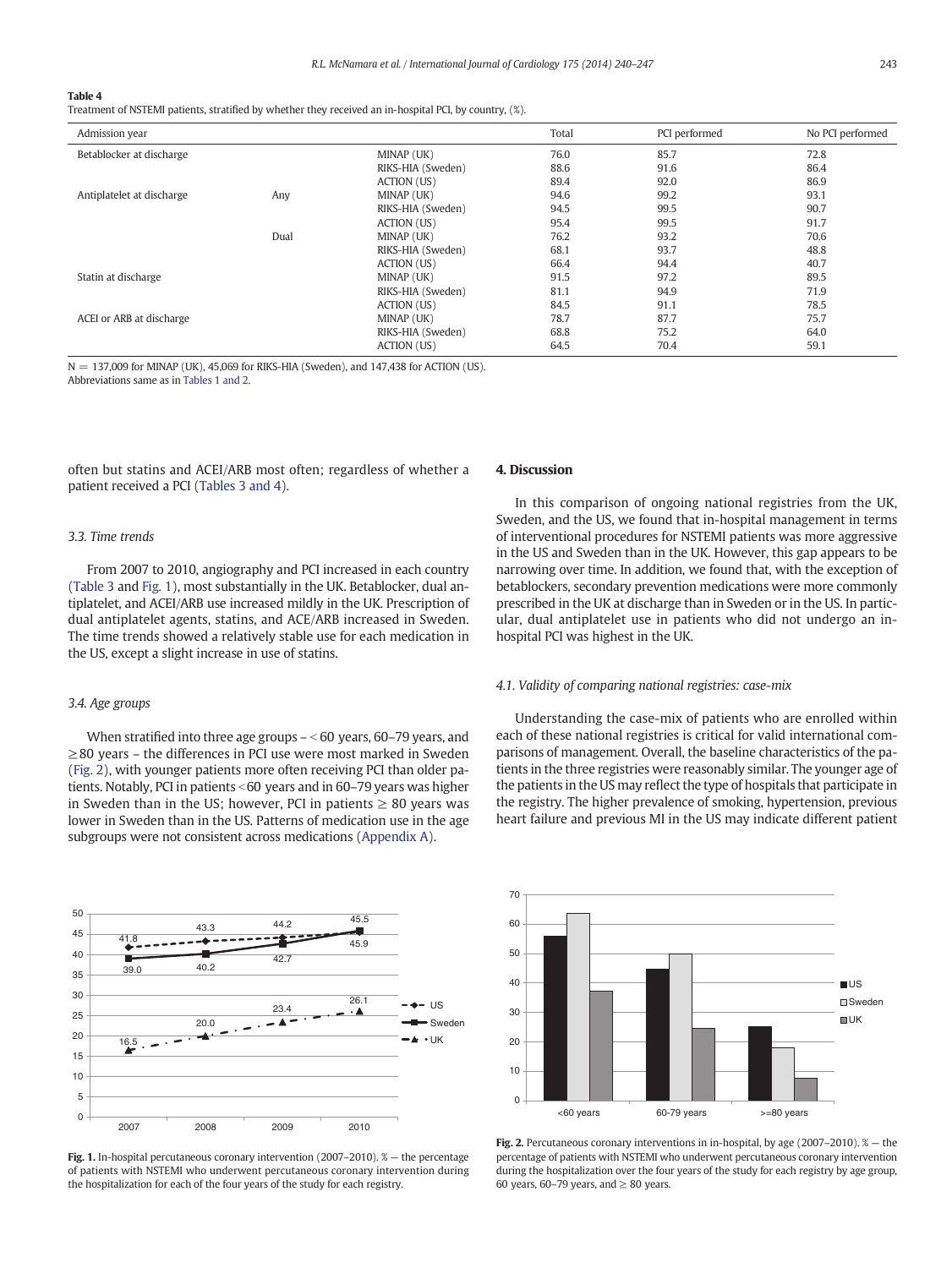populations or may indicate a greater tendency to diagnose conditions in the US. The increased prior use of medications and procedures in the US and Sweden compared with the UK is deserving of further study. The presentation characteristics (heart rate, systolic blood pressure, hemoglobin, creatinine, troponin, and ECG abnormalities) from each country suggest a reasonably similar infarction severity.

### 4.2. Validity of comparing national registries

Importantly, we found that PCI use in all hospitals in Sweden by 2010 matched that in the self-selected subset of hospitals in the US registry. Management may be different in those submitting to ACTION hospitals than in those who do not. A comparison using only data from PCIcapable hospitals in each country, eliminating some of the hospital-level selection bias, showed similar results ([Appendix B](#page-6-0)). In addition, the finding of similarly high PCI rates in an unselected registry (Sweden) and a selected registry (US) makes the differences seen in other aspects of care more informative; it acts as a 'positive control'. (If all aspects of care differed in each country, selection bias would be more plausible.) One explanation for the comparably high rates of PCI in Sweden is the increased emphasis on system-wide quality improvement in that country [\[24,25\].](#page-7-0) Interestingly, the use of angiography was higher in the US than in Sweden, but PCI rates were remarkably similar. This similarity suggests that the use of PCI is not simply a function of fee-for-service model in the US because the UK and Sweden have few financial incentives for clinicians. Further studies are needed to better explain these practice patterns.

#### 4.3. Procedures: trends, age

Between 2007 and 2010 the UK demonstrated a steeper increase in in-hospital procedures consistent with concerted efforts to increase PCI capability in the country [\[26\].](#page-7-0) Whereas the overall use of PCI was similar in the US and Sweden, the use in age groups differed considerably. Sweden showed the greatest impact of age on PCI use, with over 60% of those less than 60 years receiving PCI, while less than 20% of those greater than or equal to 80 years ([Fig. 2\)](#page-3-0). In contrast, in the US, those less than 60 years received PCI only 56% of the time while those less than or equal to 80 years 25%. One explanation for the high use in younger patients is that the concerted quality improvement efforts in Sweden were aimed at those less than 80 years [\[27\]](#page-7-0). In addition, the financial incentive for PCI placement in the US, regardless of age, likely has an impact.

# 4.4. Medications

We found markedly lower use of betablockers in the UK, both prior to hospital admission and at discharge. The higher use of statins on discharge in the UK, despite a lower use of betablockers, demonstrates a selective practice pattern rather than an overall lower medication use. The explanation of this lower overall propensity for UK physicians to prescribe betablockers is not clear but would appear to be unlikely due to economic factors (betablockers being among the cheapest secondary prevention medications) and unlikely to be due to lags in diffusion of evidence implementation (betablockers being recommended in such patients for longer than other secondary prevention medications). The considerably lower use of ACEI/ARB on discharge, despite higher frequency on admission, in Sweden and the US is interesting and deserves further study. The relatively low use of dual antiplatelet therapy in those patients who did not undergo PCI in both Sweden and the US may identify an area for quality improvement.

Clinical trials have previously shown wide variation of practice among countries or groups of countries in the management of patients with myocardial infarction [\[15](#page-6-0)–17]. However, management patterns within a clinical trial do not necessarily reflect

management in routine clinical practice [\[28\]](#page-7-0). Clinical registries address some of the selection bias and are valuable resources for comparison and for assessing trends in treatment [29–[32\].](#page-7-0) In particular, for over six thousand patients from fourteen countries in 1999–2001, the Global Registry of Acute Coronary Events (GRACE) found marked geographic differences for interventional therapy after NSTEMI but only modest differences for oral pharmaceutical secondary prevention therapies comparing groups of countries in Europe, North and South America, and Australia [\[18\].](#page-6-0) Relevant to our data, for July through December 2001, the use of PCI for patients presenting with NSTEMI was 39.5% in the US, while 34.6% for those in Europe. (It was 33.5% for those in Brazil/Argentina and 25.0% for those in Australia.) However, the GRACE registry is not ongoing, did not include a nationwide cohort of sites, nor attempt to recruit consecutive patients in all sites. The current study provides larger cohorts of patients, including nearly all NSTEMIs in Sweden and the UK. In addition, the current study reflects more recent practice patterns. Of note, we compared the use of procedures and medications in all patients, regardless of guideline indication or contraindication. For instance, we provide proportion of ACEI/ARB prescription on discharge for all patients, not just those with left ventricular dysfunction. We aimed to highlight any practice variation, rather than assess quality of care. Thus, the proportion of patients receiving medication in our study is lower than reported use in eligible patients [\[8\]](#page-6-0).

#### 4.5. Limitations

While the data we present are the best available in the three countries, they have important limitations. First, the US registry is voluntary and consists of only a subset of hospitals in the US; the registries from the UK and Sweden are mandated and represent all hospitals that admit patients with AMI. Second, the processes by which NSTEMI patients within hospitals are captured into the registries may vary between countries and are not well understood. In the UK, for example, MINAP has been shown to miss some cases, and these missed cases have a higher mortality than those included in the registry [\[33\].](#page-7-0) All three registries are designed to include all patients admitted to the hospital. However, for each of the registries, the number of patients with acute MI missed is difficult to estimate and may differ across countries. Third, patient historical elements such as history of cerebrovascular disease and presentation elements such as left ventricular ejection fraction would also be interesting but were not collected and recorded in a standard fashion across all three registries. These data are dependent on the quality of medical record documentation and abstraction, which may vary by registry. Finally, the comparisons are not adjusted for patient case-mix. How the differences in patient characteristics influenced management needs to be addressed in future efforts.

#### 4.6. Conclusion

Differences exist in the acute management of patients after NSTEMI among the patients in national registries from the UK, Sweden, and the US. Specifically, the use of invasive procedures such as angiography and PCI and of betablockers on discharge was higher in the US and Sweden than in the UK. Interestingly, these differences are decreasing over time. Conversely, the use of some medications, such as dual antiplatelet therapy in patients who did not undergo PCI, was lower in the US and Sweden. The impact of age on use of procedures and discharge medications appears highest in Sweden. Understanding the differences in patient characteristics and hospital management is critical preludes to comparing outcomes and identifying areas for improvement in each country.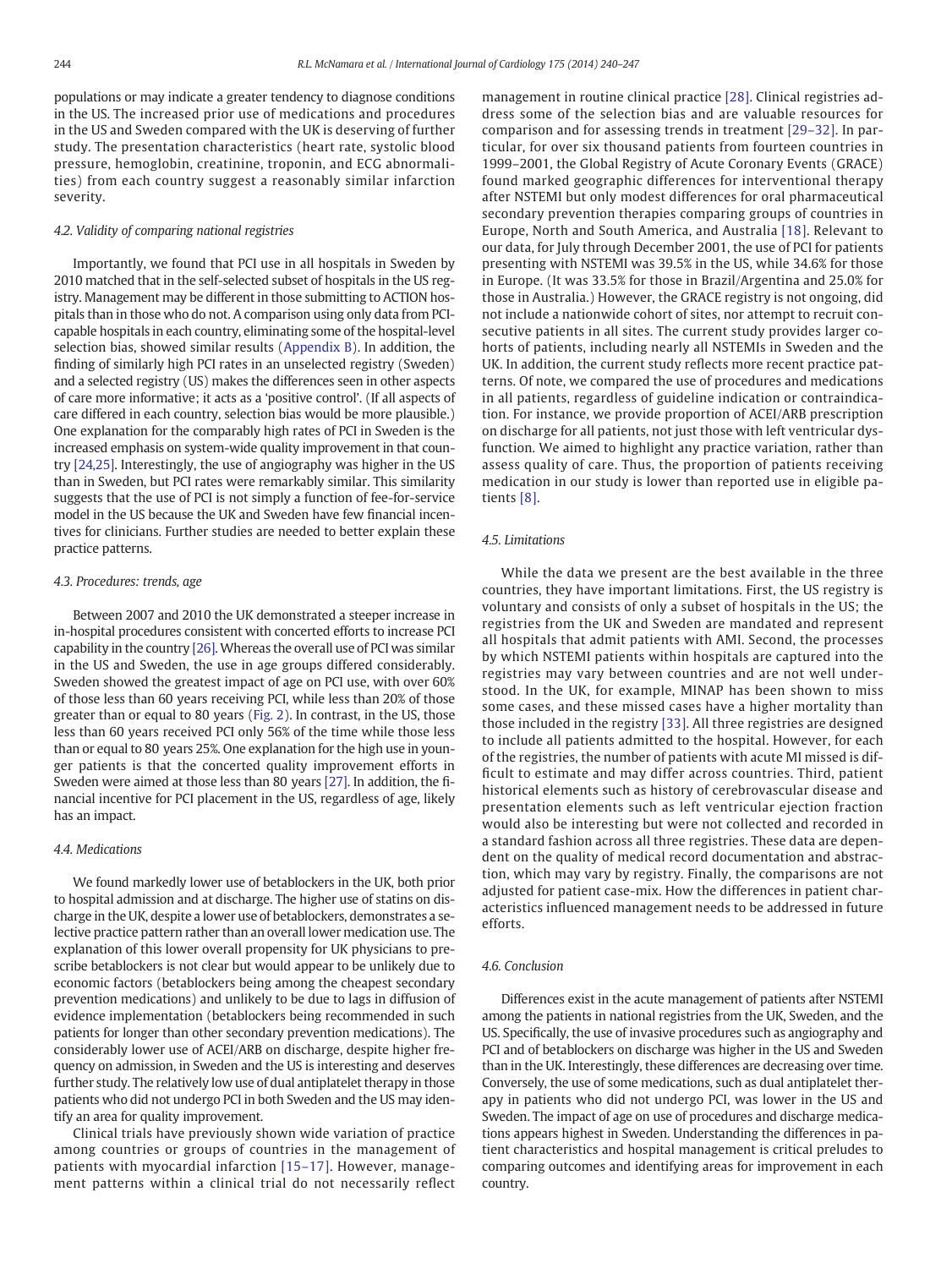# <span id="page-5-0"></span>Appendix A. Treatment over time among NSTEMI patients by age groups

#### Appendix Table A1

Treatment over time among NSTEMI patients age <60 years (N = 27,901 in the UK; N = 47,467 in the US), by country, N (%).

| Admission year                            |                   | 2007 | 2008 | 2009 | 2010 | $2007 - 10$ |
|-------------------------------------------|-------------------|------|------|------|------|-------------|
| Received in-hospital angiography          | MINAP (UK)        | 37.9 | 44.8 | 54.3 | 57.3 | 49.3        |
|                                           | RIKS-HIA (Sweden) | 88.5 | 91.7 | 93.7 | 94.7 | 92.0        |
|                                           | ACTION (US)       | 86.2 | 88.9 | 90.0 | 91.0 | 89.3        |
| Received in-hospital PCI                  | MINAP (UK)        | 30.1 | 34.9 | 39.8 | 42.1 | 37.2        |
|                                           | RIKS-HIA (Sweden) | 61.6 | 63.0 | 64.1 | 66.2 | 63.7        |
|                                           | ACTION (US)       | 53.8 | 55.8 | 56.1 | 57.1 | 55.9        |
| Received dual antiplatelet at discharge   | MINAP (UK)        | 87.1 | 85.9 | 86.1 | 88.3 | 86.9        |
|                                           | RIKS-HIA (Sweden) | 80.5 | 81.4 | 84.8 | 84.3 | 82.7        |
|                                           | ACTION (US)       | 73.7 | 73.6 | 75.2 | 75.6 | 74.7        |
| Received single antiplatelet at discharge | MINAP (UK)        | 10.1 | 11.2 | 10.9 | 9.6  | 10.4        |
|                                           | RIKS-HIA (Sweden) | 17.1 | 16.2 | 13.5 | 13.6 | 15.2        |
|                                           | ACTION (US)       | 23.1 | 23.7 | 23.8 | 34.2 | 27.1        |
| Received beta blocker at discharge        | MINAP (UK)        | 85.3 | 86.0 | 85.1 | 87.4 | 86.0        |
|                                           | RIKS-HIA (Sweden) | 90.7 | 91.0 | 90.4 | 90.4 | 90.6        |
|                                           | ACTION (US)       | 90.7 | 90.6 | 90.0 | 90.0 | 90.8        |
| Received ACEI or ARB at discharge         | MINAP (UK)        | 83.7 | 84.5 | 85.6 | 87,2 | 85.4        |
|                                           | RIKS-HIA (Sweden) | 63.7 | 65.4 | 66.9 | 71.2 | 66.7        |
|                                           | ACTION (US)       | 66.5 | 65.3 | 66.1 | 65.8 | 65.9        |
| Received statin at discharge              | MINAP (UK)        | 95.9 | 96.0 | 95.6 | 96.0 | 95.9        |
|                                           | RIKS-HIA (Sweden) | 92.7 | 93.6 | 94.1 | 94.5 | 93.7        |
|                                           | ACTION (US)       | 87.2 | 88.1 | 89.8 | 89.9 | 89.0        |

# Appendix Table A2

Treatment over time among NSTEMI patients age 60–79 years (N = 65,621 in the UK; N = 66,968 in the US), by country, N (%).

| Admission year                            |                   | 2007 | 2008 | 2009 | 2010 | $2007 - 10$ |
|-------------------------------------------|-------------------|------|------|------|------|-------------|
| Received in-hospital angiography          | MINAP (UK)        | 26.3 | 32.7 | 40.5 | 44.3 | 36.5        |
|                                           | RIKS-HIA (Sweden) | 74.0 | 78.0 | 81.9 | 83.1 | 79.1        |
|                                           | ACTION (US)       | 77.4 | 80.1 | 82.2 | 82.8 | 81.0        |
| Received in-hospital PCI                  | MINAP (UK)        | 18.7 | 23.0 | 25.9 | 29.1 | 24.5        |
|                                           | RIKS-HIA (Sweden) | 46.1 | 48.6 | 51.2 | 53.8 | 49.9        |
|                                           | ACTION (US)       | 42.8 | 43.5 | 45.2 | 45.9 | 44.6        |
| Received dual antiplatelet at discharge   | MINAP (UK)        | 76.6 | 76.6 | 78.7 | 81.1 | 78.4        |
|                                           | RIKS-HIA (Sweden) | 66.6 | 70.7 | 73.7 | 75.3 | 71.5        |
|                                           | ACTION (US)       | 65.0 | 65.1 | 66.9 | 68.3 | 66.7        |
| Received single antiplatelet at discharge | MINAP (UK)        | 17.9 | 17.9 | 16.6 | 15.1 | 16.8        |
|                                           | RIKS-HIA (Sweden) | 26.5 | 23.6 | 21.5 | 19.4 | 22.9        |
|                                           | ACTION (US)       | 30.7 | 30.5 | 29.4 | 28.0 | 29.4        |
| Received beta blocker at discharge        | MINAP (UK)        | 74.1 | 76.5 | 77.8 | 79.6 | 77.2        |
|                                           | RIKS-HIA (Sweden) | 88.4 | 89.0 | 88.9 | 89.3 | 88.9        |
|                                           | ACTION (US)       | 91.0 | 89.9 | 89.5 | 89.7 | 90.0        |
| Received ACEI or ARB at discharge         | MINAP (UK)        | 80.3 | 80.9 | 82.0 | 83.9 | 81.9        |
|                                           | RIKS-HIA (Sweden) | 68.5 | 71.7 | 74.7 | 76.3 | 72.7        |
|                                           | ACTION (US)       | 67.5 | 66.5 | 66.2 | 65.6 | 66.3        |
| Received statin at discharge              | MINAP (UK)        | 93.4 | 93.4 | 93.6 | 94.1 | 93.7        |
|                                           | RIKS-HIA (Sweden) | 87.0 | 89.1 | 90.1 | 90.3 | 89.1        |
|                                           | ACTION (US)       | 83.7 | 85.4 | 87.0 | 87.3 | 86.1        |

# Appendix Table A3

Treatment over time among NSTEMI patients age ≥80 years (N = 43,487 in the UK; N = 33,003 in the UK), by country, N (%).

| Admission year                            |                    | 2007 | 2008 | 2009 | 2010 | $2007 - 10$ |
|-------------------------------------------|--------------------|------|------|------|------|-------------|
| Received in-hospital angiography          | MINAP (UK)         | 8.1  | 10.3 | 15.3 | 17.7 | 13.1        |
|                                           | RIKS-HIA (Sweden)  | 23.3 | 26.2 | 29.4 | 34.2 | 28.1        |
|                                           | ACTION (US)        | 43.6 | 46.2 | 36.2 | 49.4 | 46.7        |
| Received in-hospital PCI                  | MINAP (UK)         | 5.0  | 6.4  | 8.6  | 10.7 | 7.8         |
|                                           | RIKS-HIA (Sweden)  | 15.4 | 16.9 | 18.5 | 22.0 | 18.1        |
|                                           | <b>ACTION (US)</b> | 23.1 | 24.9 | 25.5 | 27.3 | 25.4        |
| Received dual antiplatelet at discharge   | MINAP (UK)         | 64.3 | 64.6 | 66.2 | 68.3 | 65.9        |
|                                           | RIKS-HIA (Sweden)  | 41.7 | 48.8 | 53.6 | 55.4 | 49.6        |
|                                           | <b>ACTION</b> (US) | 51.1 | 51.9 | 54.3 | 55.5 | 53.5        |
| Received single antiplatelet at discharge | MINAP (UK)         | 27.7 | 26.8 | 26.0 | 24.4 | 26.1        |
|                                           | RIKS-HIA (Sweden)  | 43.1 | 37.6 | 34.3 | 32.8 | 37.1        |
|                                           | ACTION (US)        | 40.1 | 38.8 | 37.0 | 36.2 | 37.8        |
| Received beta blocker at discharge        | MINAP (UK)         | 63.7 | 65.6 | 68.9 | 71.4 | 67.6        |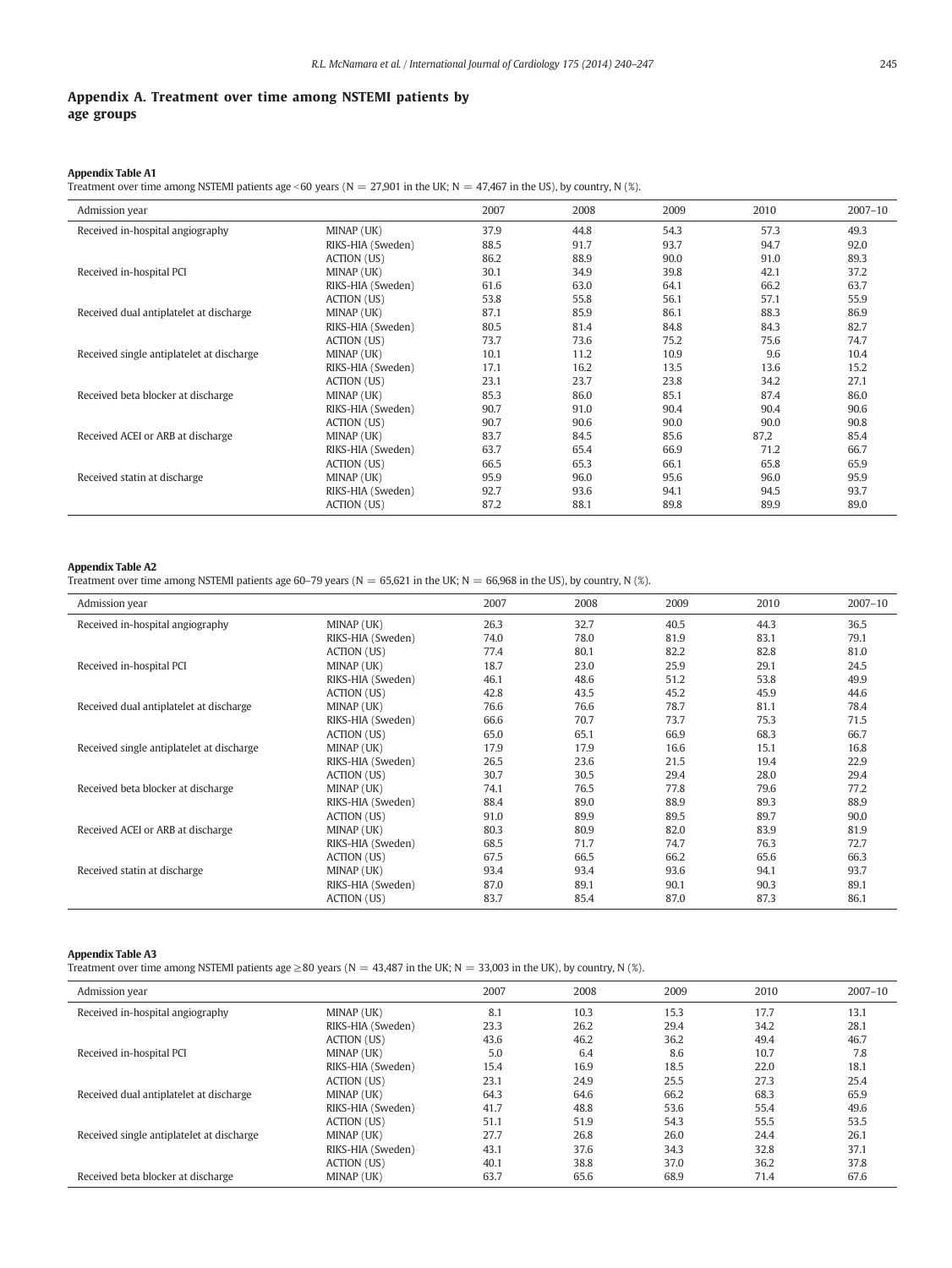#### <span id="page-6-0"></span>Appendix Table A3 (continued)

| Admission year                    |                   | 2007 | 2008 | 2009 | 2010  | $2007 - 10$ |
|-----------------------------------|-------------------|------|------|------|-------|-------------|
|                                   | RIKS-HIA (Sweden) | 81.3 | 81.4 | 81.0 | 81.6  | 81.3        |
|                                   | ACTION (US)       | 87.5 | 86.7 | 85.6 | 84.6  | 85.9        |
| Received ACEI or ARB at discharge | MINAP (UK)        | 68.1 | 68.1 | 70.0 | 70.9  | 69.3        |
|                                   | RIKS-HIA (Sweden) | 55.5 | 59.1 | 58.7 | 60.1  | 58.2        |
|                                   | ACTION (US)       | 62.2 | 59.5 | 57.4 | 57.0  | 58.8        |
| Received statin at discharge      | MINAP (UK)        | 84.8 | 84.1 | 85.3 | 86.2  | 85.1        |
|                                   | RIKS-HIA (Sweden) | 53.4 | 57.4 | 59.2 | 59.95 | 57.4        |
|                                   | ACTION (US)       | 71.3 | 73.7 | 75.5 | 76.6  | 74.6        |

# Appendix B. Treatment over time among NSTEMI patients admitted to hospitals with PCI capability ( $N = 88,674$  in the UK;  $N = 26,531$  in Sweden;  $N = 135,718$  in the US), by country, N  $(\%)$

| Admission year                            |                   | 2007 | 2008 | 2009 | 2010 | $2007 - 10$ |
|-------------------------------------------|-------------------|------|------|------|------|-------------|
| Received in-hospital angiography          | MINAP (UK)        | 32.7 | 37.2 | 44.5 | 48.1 | 41.5        |
|                                           | RIKS-HIA (Sweden) | 65.5 | 67.3 | 69.0 | 70.7 | 68.1        |
|                                           | ACTION (US)       | 79.5 | 78.5 | 79.4 | 80.3 | 79.6        |
| Received in-hospital PCI                  | MINAP (UK)        | 24.8 | 27.6 | 30.5 | 33,5 | 29.6        |
|                                           | RIKS-HIA (Sweden) | 44.0 | 44.3 | 44.8 | 47.4 | 45.1        |
|                                           | ACTION (US)       | 47.9 | 46.2 | 46.3 | 50.0 | 46.8        |
| Received dual antiplatelet at discharge   | MINAP (UK)        | 76.1 | 74.7 | 77.9 | 80.7 | 77.6        |
|                                           | RIKS-HIA (Sweden) | 64.9 | 68.0 | 70.8 | 72.0 | 68.9        |
|                                           | ACTION (US)       | 66.4 | 65.8 | 67.4 | 68.4 | 67.2        |
| Received single antiplatelet at discharge | MINAP (UK)        | 18.9 | 19.5 | 17.1 | 15.4 | 17.5        |
|                                           | RIKS-HIA (Sweden) | 29.7 | 27.4 | 24.5 | 23.0 | 26.1        |
|                                           | ACTION (US)       | 29.4 | 29.6 | 28.4 | 27.4 | 28.5        |
| Received beta blocker at discharge        | MINAP (UK)        | 74.5 | 75.3 | 77.  | 80.0 | 77.2        |
|                                           | RIKS-HIA (Sweden) | 89.5 | 90.0 | 88.9 | 89.5 | 89.5        |
|                                           | ACTION (US)       | 90.6 | 89.6 | 89.3 | 89.1 | 89.6        |
| Received ACEI or ARB at discharge         | MINAP (UK)        | 77.4 | 77.3 | 79.3 | 81.5 | 79.1        |
|                                           | RIKS-HIA (Sweden) | 67.3 | 69.5 | 70.9 | 73.2 | 70.2        |
|                                           | ACTION (US)       | 66.2 | 64.8 | 64.5 | 64.0 | 64.7        |
| Received statin at discharge              | MINAP (UK)        | 92.1 | 91.3 | 92.0 | 93.0 | 92.2        |
|                                           | RIKS-HIA (Sweden) | 81.5 | 83.2 | 83.6 | 83.6 | 83.0        |
|                                           | ACTION (US)       | 83.2 | 84.2 | 85.8 | 86.1 | 85.1        |

#### References

- [1] [FRagmin and Fast Revascularization during InStability in Coronary artery disease](http://refhub.elsevier.com/S0167-5273(14)00967-X/rf0130) [\(FRISC II\) Investigators. Invasive compared with non-invasive treatment in unstable](http://refhub.elsevier.com/S0167-5273(14)00967-X/rf0130) [coronary-artery disease: FRISC II prospective randomized multicentre study. Lancet](http://refhub.elsevier.com/S0167-5273(14)00967-X/rf0130) [1999;354:708](http://refhub.elsevier.com/S0167-5273(14)00967-X/rf0130)–15.
- [2] [Cannon CP, Weintraub WS, Demopoulos LA, et al. N Engl J Med 2001;25:](http://refhub.elsevier.com/S0167-5273(14)00967-X/rf0110) [1879](http://refhub.elsevier.com/S0167-5273(14)00967-X/rf0110)–87.
- [3] [Fox KAA, Poole-Wilson PA, Henderson RA, et al. Interventional versus conserva](http://refhub.elsevier.com/S0167-5273(14)00967-X/rf0115)[tive treatment for patients with unstable angina or non-ST-elevation myocardial](http://refhub.elsevier.com/S0167-5273(14)00967-X/rf0115) [infarction: the British Heart Foundation RITA 3 randomised trial. Lancet](http://refhub.elsevier.com/S0167-5273(14)00967-X/rf0115) [2002;360:743](http://refhub.elsevier.com/S0167-5273(14)00967-X/rf0115)–51.
- [4] [A report of the American College of Cardiology Foundation/American Heart Associa](http://refhub.elsevier.com/S0167-5273(14)00967-X/rf0135)[tion Task Force on Practice Guidelines. 2011 ACCF/AHA focused update of the guide](http://refhub.elsevier.com/S0167-5273(14)00967-X/rf0135)[lines for the management of patients with unstable angina/non-ST-elevation](http://refhub.elsevier.com/S0167-5273(14)00967-X/rf0135) [myocardial infarction \(updating the 2007 Guideline\). Developed in collaboration](http://refhub.elsevier.com/S0167-5273(14)00967-X/rf0135) [with the American College of Emergency Physicians, Society for Cardiovascular Angi](http://refhub.elsevier.com/S0167-5273(14)00967-X/rf0135)[ography and Interventions, and Society of Thoracic Surgeons. J Am Coll Cardiol](http://refhub.elsevier.com/S0167-5273(14)00967-X/rf0135) [2011;57:1920](http://refhub.elsevier.com/S0167-5273(14)00967-X/rf0135)–59.
- [5] [Bassand JP, Hamm CW, Ardissino D, et al. Guidelines for the diagnosis and treatment](http://refhub.elsevier.com/S0167-5273(14)00967-X/rf0140) [of non-ST-segment elevation acute coronary syndromes. The Task Force for the diag](http://refhub.elsevier.com/S0167-5273(14)00967-X/rf0140)[nosis and treatment of non-ST-segment elevation acute coronary syndromes of the](http://refhub.elsevier.com/S0167-5273(14)00967-X/rf0140) [European Society of Cardiology. Eur Heart J 2007;28:1598](http://refhub.elsevier.com/S0167-5273(14)00967-X/rf0140)–660.
- [6] [Gray HH, Henderson RA, de Belder MA, Underwood R, Camm AJ, on behalf of the](http://refhub.elsevier.com/S0167-5273(14)00967-X/rf0120) [guideline development group. Early management of unstable angina and non-ST](http://refhub.elsevier.com/S0167-5273(14)00967-X/rf0120)[segment elevation myocardial infarction: summary of NICE guidance. Heart](http://refhub.elsevier.com/S0167-5273(14)00967-X/rf0120) [2010;96:1662](http://refhub.elsevier.com/S0167-5273(14)00967-X/rf0120)–8.
- [7] [Developed in collaboration with the American Academy of Family Physicians and](http://refhub.elsevier.com/S0167-5273(14)00967-X/rf0145) [American College of Emergency Physicians. ACC/AHA 2008 performance measures](http://refhub.elsevier.com/S0167-5273(14)00967-X/rf0145) [for adults with ST-elevation and non-ST-elevation myocardial infarction. A report](http://refhub.elsevier.com/S0167-5273(14)00967-X/rf0145) [of the American College of Cardiology/American Heart Association Task Force on per](http://refhub.elsevier.com/S0167-5273(14)00967-X/rf0145)[formance measures. J Am Coll Cardiol 2008;52:2046](http://refhub.elsevier.com/S0167-5273(14)00967-X/rf0145)–99.
- [8] [Roe MT, Messenger JC, Weintraub WS, et al. Treatments, trends, and outcomes of](http://refhub.elsevier.com/S0167-5273(14)00967-X/rf0125) [acute myocardial infarction and percutaneous coronary intervention. J Am Coll](http://refhub.elsevier.com/S0167-5273(14)00967-X/rf0125) [Cardiol 2010;56:254](http://refhub.elsevier.com/S0167-5273(14)00967-X/rf0125)–63.
- [9] [Mehta RH, Roe MT, Chen AY, et al. Recent trends in the care of patients with non-ST](http://refhub.elsevier.com/S0167-5273(14)00967-X/rf0005)[segment elevation acute coronary syndromes. Insights from the CRUSADE Initiative.](http://refhub.elsevier.com/S0167-5273(14)00967-X/rf0005) [Arch Intern Med 2006;166:2027](http://refhub.elsevier.com/S0167-5273(14)00967-X/rf0005)–34.
- [10] [Peterson ED, Shah BR, Parsons L, et al. Trends in quality of care for patients with acute](http://refhub.elsevier.com/S0167-5273(14)00967-X/rf0010) [myocardial infarction in the National Registry of Myocardial Infarction from](http://refhub.elsevier.com/S0167-5273(14)00967-X/rf0010) 1990–[2006. Am Heart J 2008;156:1045](http://refhub.elsevier.com/S0167-5273(14)00967-X/rf0010)–55.
- [11] [Bagnall AJ, Goodman SG, Fox KAA, et al. In](http://refhub.elsevier.com/S0167-5273(14)00967-X/rf0015)fluence of age on use of cardiac catheter[ization and associated outcomes in patients with non-ST-elevation acute coronary](http://refhub.elsevier.com/S0167-5273(14)00967-X/rf0015) [syndromes. Am J Cardiol 2009;103:1530](http://refhub.elsevier.com/S0167-5273(14)00967-X/rf0015)–6.
- [12] [Szummer K, Lundman P, Jacobson SH, et al. Relation between renal function, presen](http://refhub.elsevier.com/S0167-5273(14)00967-X/rf0020)[tation, use of therapies and in-hospital complications in acute coronary syndrome:](http://refhub.elsevier.com/S0167-5273(14)00967-X/rf0020) [data from the SWEDEHEART register. Int Med 2010;268:40](http://refhub.elsevier.com/S0167-5273(14)00967-X/rf0020)–9.
- [13] [Bradley EH, Herrin J, Mattera JA, et al. Hospital-level performance improvement:](http://refhub.elsevier.com/S0167-5273(14)00967-X/rf0025) [beta-blocker use after acute myocardial infarction. Med Care 2004;42:591](http://refhub.elsevier.com/S0167-5273(14)00967-X/rf0025)–9.
- [14] [Stenestrand U, Lindback J, Wallentin L. Hospital traditions in](http://refhub.elsevier.com/S0167-5273(14)00967-X/rf0030)fluence long-term sur[vival in patients with acute myocardial infarction. Am Heart J 2005;149:82](http://refhub.elsevier.com/S0167-5273(14)00967-X/rf0030)–90.
- [15] [Pfeffer MA, Braunwald E, Moye LA, Basta L, Brown Jr EJ, Cuddy TE, Davis BR,](http://refhub.elsevier.com/S0167-5273(14)00967-X/rf9000) [Geltman EM, Goldman S, Flaker GC, Klein M, Lamas GA, Packer M, Rouleau J,](http://refhub.elsevier.com/S0167-5273(14)00967-X/rf9000) [Rouleau JL, Rutherford J, Wertheimer JH, Hawkins CM. Effect of captopril on](http://refhub.elsevier.com/S0167-5273(14)00967-X/rf9000) [mortality and morbidity in patients with left ventricular dysfunction after](http://refhub.elsevier.com/S0167-5273(14)00967-X/rf9000) [myocardial infarction. Results of the survival and ventricular enlargement trial](http://refhub.elsevier.com/S0167-5273(14)00967-X/rf9000) [N Engl J Med 1992;327\(10\):669](http://refhub.elsevier.com/S0167-5273(14)00967-X/rf9000)–77.
- [16] The Global Use of Strategies to Open Occluded Coronary Arteries (GUSTO) IIb investigators. A comparison of recombinant hirudin with heparin for the treatment of acute coronary syndromes. N Engl J Med 335(11):775–82.
- [17] [Yusuf S, Flather M, Pogue J, et al. Variations between countries in invasive cardiac](http://refhub.elsevier.com/S0167-5273(14)00967-X/rf0035) [procedures and outcomes in patients with suspected unstable angina or myocardial](http://refhub.elsevier.com/S0167-5273(14)00967-X/rf0035) [infarction without initial ST elevation. OASIS \(Organisation to Assess Strategies for](http://refhub.elsevier.com/S0167-5273(14)00967-X/rf0035) [Ischaemic Syndromes\) Registry Investigators. Lancet 1998;352\(9127\):507](http://refhub.elsevier.com/S0167-5273(14)00967-X/rf0035)–14.
- [18] [Fox KAA, Goodman SG, Anderson FA, et al. From guidelines to clinical practice: the](http://refhub.elsevier.com/S0167-5273(14)00967-X/rf0040) [impact of hospital and geographical characteristics on temporal trends in the man](http://refhub.elsevier.com/S0167-5273(14)00967-X/rf0040)[agement of acute coronary syndromes. The Global Registry of Acute Coronary Events](http://refhub.elsevier.com/S0167-5273(14)00967-X/rf0040) [\(GRACE\). Eur Heart J 2003;24:1414](http://refhub.elsevier.com/S0167-5273(14)00967-X/rf0040)–24.
- [19] [Steg PG, Lopez-Sendon J, Lopez de Sa E, et al. External validity of clinical trials in](http://refhub.elsevier.com/S0167-5273(14)00967-X/rf0160) [acute myocardial infarction. Arch Intern Med 2007:68](http://refhub.elsevier.com/S0167-5273(14)00967-X/rf0160)–73 [b].
- [20] [Herrett E, Smeeth L, Walker L, Weston C, on behalf of the MINAP Investigators. The](http://refhub.elsevier.com/S0167-5273(14)00967-X/rf0165) [Myocardial Ischaemia National Audit Project \(MINAP\). Heart 2010;96\(16\):1264](http://refhub.elsevier.com/S0167-5273(14)00967-X/rf0165)–7.
- [21] [Jernberg T, Attebring MF, Hambraeus K, et al. The Swedish Web-system for Enhance](http://refhub.elsevier.com/S0167-5273(14)00967-X/rf0045)[ment and Development of Evidence-based care in Heart disease Evaluated According](http://refhub.elsevier.com/S0167-5273(14)00967-X/rf0045) [to Recommended Therapies \(SWEDEHEART\). Heart 2010;96:1617](http://refhub.elsevier.com/S0167-5273(14)00967-X/rf0045)–21.
- [22] [Peterson ED, Roe MT, Rumsfeld JS, et al. A call to ACTION \(Acute Coronary Treatment](http://refhub.elsevier.com/S0167-5273(14)00967-X/rf0050) [and Intervention Outcomes Network\): a national effort to promote timely clinical](http://refhub.elsevier.com/S0167-5273(14)00967-X/rf0050)